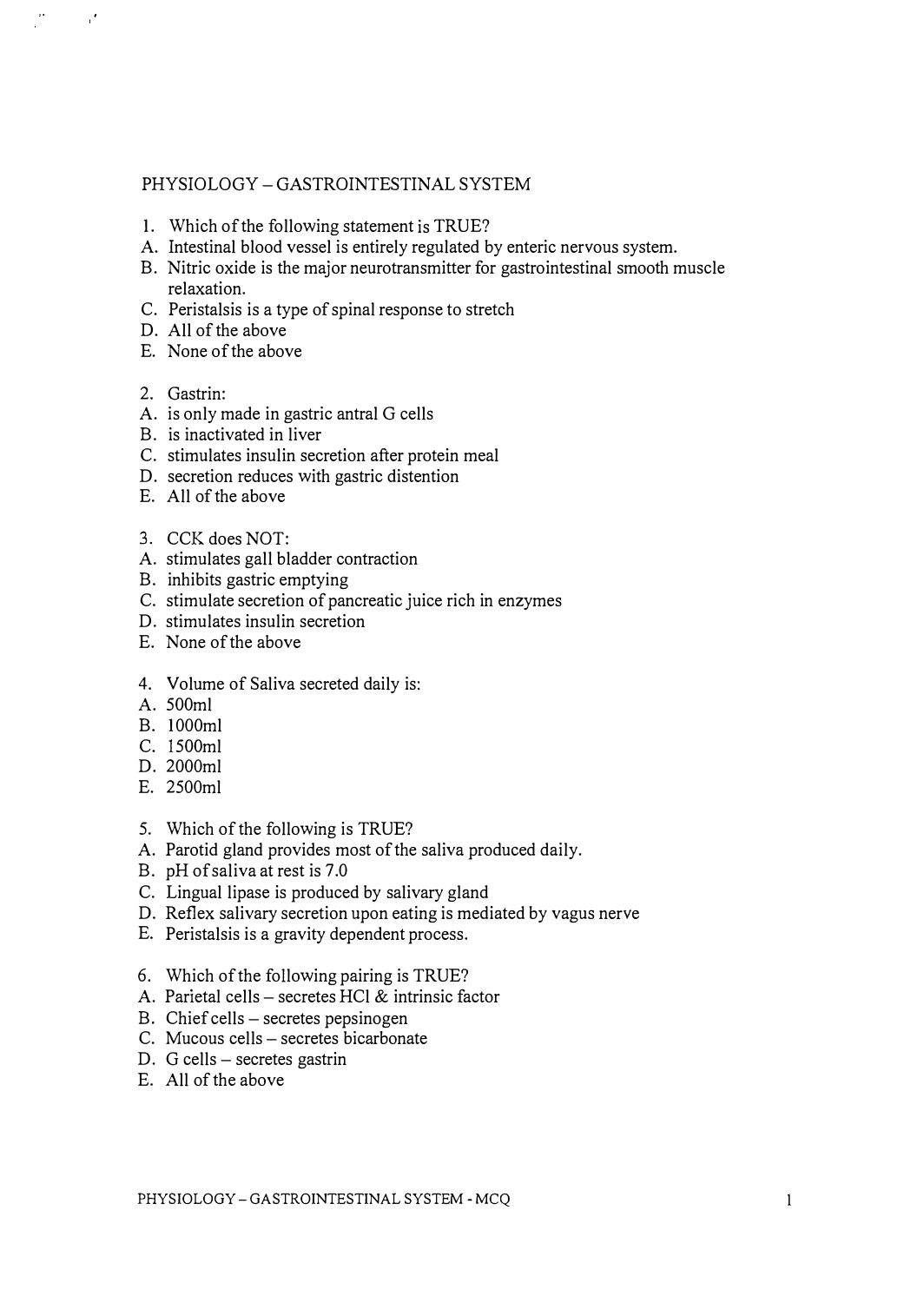- 7. Volume of daily gastric secretion is:
- A. 500ml

"

- B. 1000ml
- C. 1500ml
- D. 2000ml
- E. 2500ml
- 8. pH of stomach is:
- A. 1-2
- B. 4-5
- C. 7.4
- D. 8-10
- E. None of the above
- 9. Which of the following statement is FALSE?
- A. Carbonic anhydrase is found in gastric parietal cells
- B.  $H^+$  is secreted into stomach by active H $K$  antiport in the gastric parietal cells
- C. Cl- is actively transported into the stomach by gastric parietal cells
- D. Gastric venous blood is alkalinic after a meal.
- E. All of the above
- 10. Which of the following causes increased gastric secretion by stimulating vagus nerve?
- A. Alcohol
- B. Hypoglycemia
- C. Caffeine
- D. All of the above
- E. None of the above

## 11. pH of duodenum

- A. 1-2
- B. 4-5
- C. 6-7
- D. 8-9
- E. None of the above
- 12. Volume of pancreatic juice produced daily is:
- A. 500 ml
- B. 1000 ml
- C. 1500 ml
- D. 2000 ml
- E. 2500 ml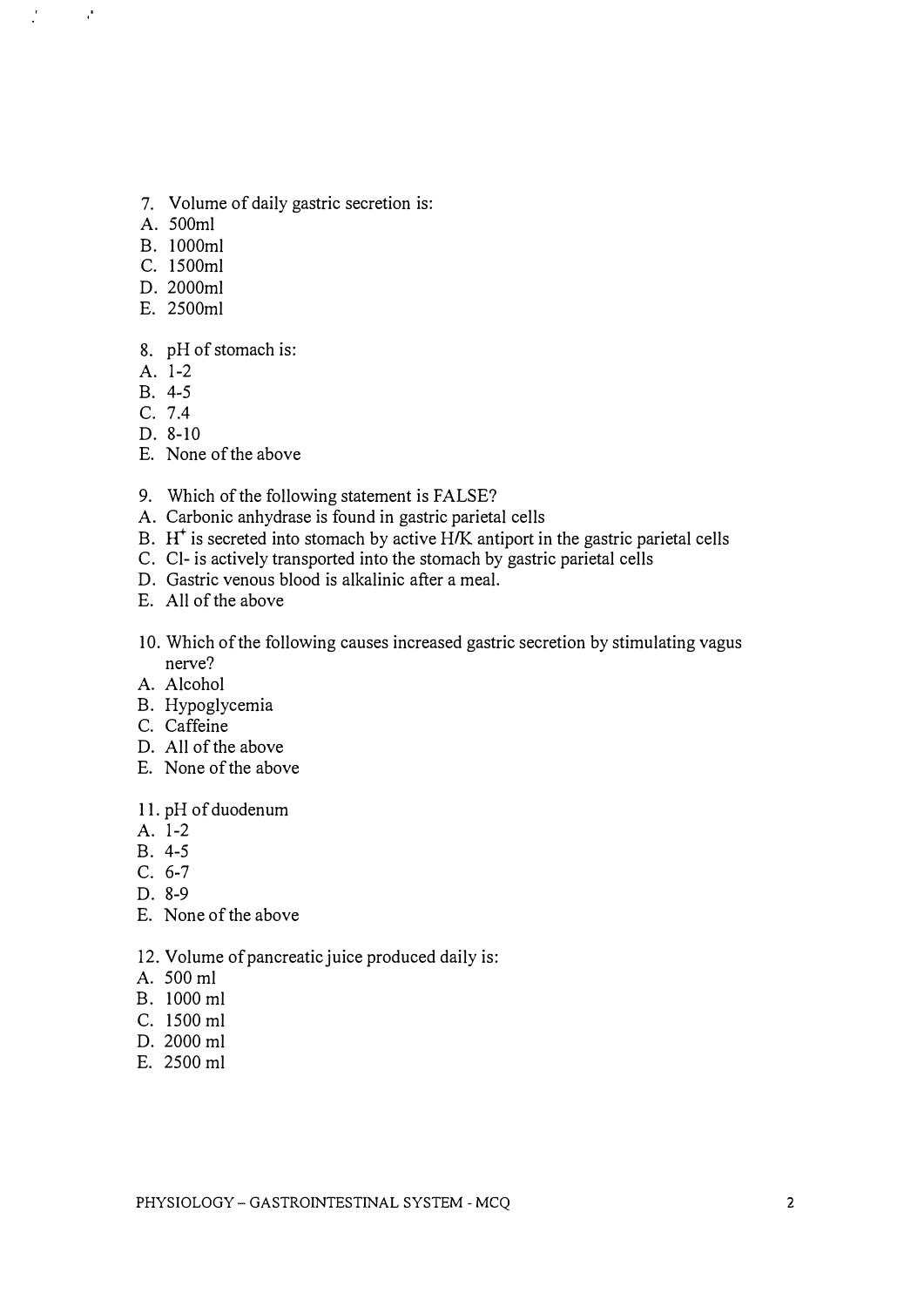- 13. Which of the following is TRUE?
- A. Trypsin can activates all pancreatic enzymes
- B. Pancreas normally has trypsin inhibitor to prevent autolysis
- C. Secretin stimulates pancreatic duct to increase alkaline content of pancreatic juice
- D. CCK stimulates pancreatic acinar to increase enzyme content of pancreatic juice
- E. All of the above

## 14. Amount of bile secreted daily:

A. 500 ml

 $\ddot{\phantom{0}}$ 

- B. 1000 ml
- C. 1500 ml
- D. 2000 ml
- E. 2500 ml
- IS. Which of the following is TRUE?
- A. 50% of bile salts are reabsorped in enterohepatic circulation through Na/bile acid cotransport.
- B. Primary bile salts are converted to secondary bile salts in the colon
- C. Conjugation of bilirubin render it more fat soluble
- D. Unconjugated bilirubin is partly excreted in urine
- E. All of the above
- 16. Which of the following causes conjugated hyperbilirubinemia?
- A. Hemolytic anaemia
- B. Reduced bilirubin uptake into hepatocytes
- C. Reduced intracellular (hepatic) protein binding to bilirubin
- D. Biliary obstruction
- E. All of the above

### 17. Amount of intestinal secretion daily:

- A. 500ml
- B. 1000ml
- C. 1500ml
- D. 2000ml
- E. 2500ml
- 18. In small bowel obstruction:
- A. local ischemia may occur in the dilated proximal segment due to elevated intraluminal pressure
- B. Vomiting & hypotension is mediated by visceral afferent in the distended segment
- C. Severe metabolic alkalosis may occur
- D. All of the above
- E. None of the above